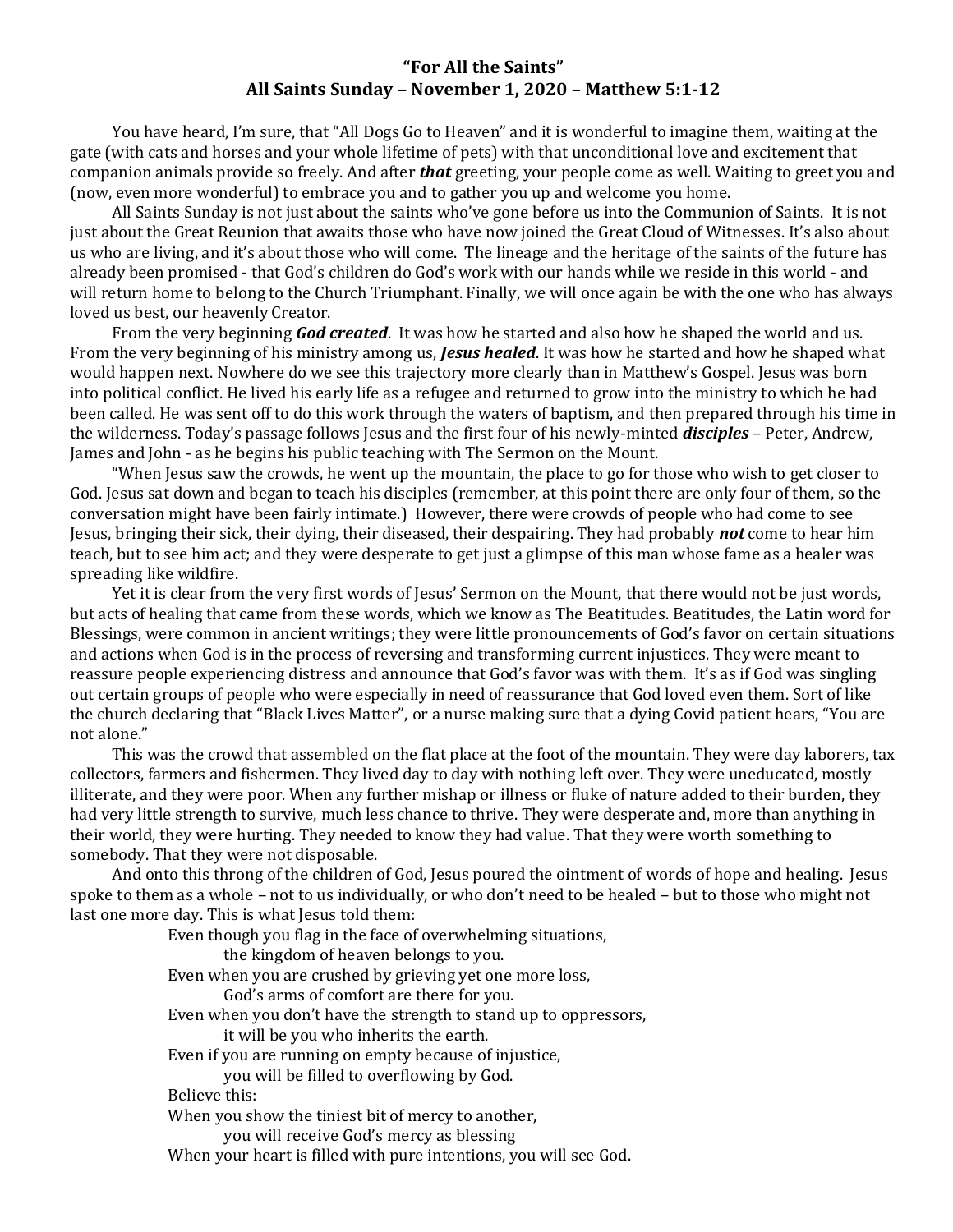When you make peace, folks will call you Children of God.

When you are persecuted for doing the right thing.

the kingdom of heaven is your kingdom as well.

You are blessed by God when people call you names, and tell lies about you and speak falsely, then you can rejoice and be glad that you are in the good company of the prophets, God's messengers of truth.

Can you imagine how it felt to be affirmed as righteous, and good, and loved, and of tremendous worth? Yes. I know you can.

I see you. And God sees you, too. God see even we, who are privileged already. God's healing is always there for us as well, just like the Father's love for the elder son – the son who had worked diligently all of his life for him – did not change when the Father showered welcome and blessings on the son who returned home to repent after running away. Powerful words God speaks. Powerful words of life, we have.

Now, perhaps you are thinking, "if this teaching was only heard by the first four who Jesus had chosen, how did *the rest of the twelve* learn the basics?" Who taught them the Lord's Prayer? Who gave them the words of solace and hope that Jesus has spoken today?

Well, how did **you** first hear the story of God's love in Jesus? Who were the saints that took the time to corral your imagination in the Greatest Story Ever Told? And to whom have you passed along this amazing story? Think about the when's and the how's of this transfer of those powerful words that bring healing and life? Was it when you were babysitting your grandkids, sitting at table with your own children, teaching Sunday School, living a life of grace and mercy that witnessed the godly life to your co-workers or students or teachers or friends? However those moments came to be – you were the saint. You took advantage of those opportunities at home, at work, at school, in the park, at the cabin, in your cul-de-sac, or at the river to gather and heal.

Now we are in a time where gathering in person is not advised. Those precious moments of sharing stories and food and time are mostly relegated to a snip here and a Zoom there. But they exist. Do not let them pass. You have healing in your wings, O Saints, and you have sat at Jesus' feet, upon the mountain, listening to words that calm you and bring you peace in turbulent times. Healing. Comfort. Peace. Calm. This is the work of Jesus. This is the work of saints. This is how we bring hope.

Today we remember some of those saints who touched our lives within the gathering called Advent Lutheran Church. We pause on this All Saints Sunday, to give thanks for those faithful who have entered the Church Triumphant before us - who have showed us by their witness how to live as people of God, who have passed their faith on to us in story or in person. Those who now are numbered with all the saints in glory. We remember…

> Donald Bryson Dave Davis The Rev. Earl Meissner Mary Lorie Swander Veryl Tiemeyer Gerald Stamm Doris Pirotte Mary Frances Wolf Robert George Thurman Meryl Stortz Coralee Stuckey Matthew Larson Sally Michelle Miller Edward Johnson Thomas Stout Joan Link The Rev. Kermit Smith Connie Hitchcock Gary Reeve Joel Scudder Laverne Boll Marge Wyman